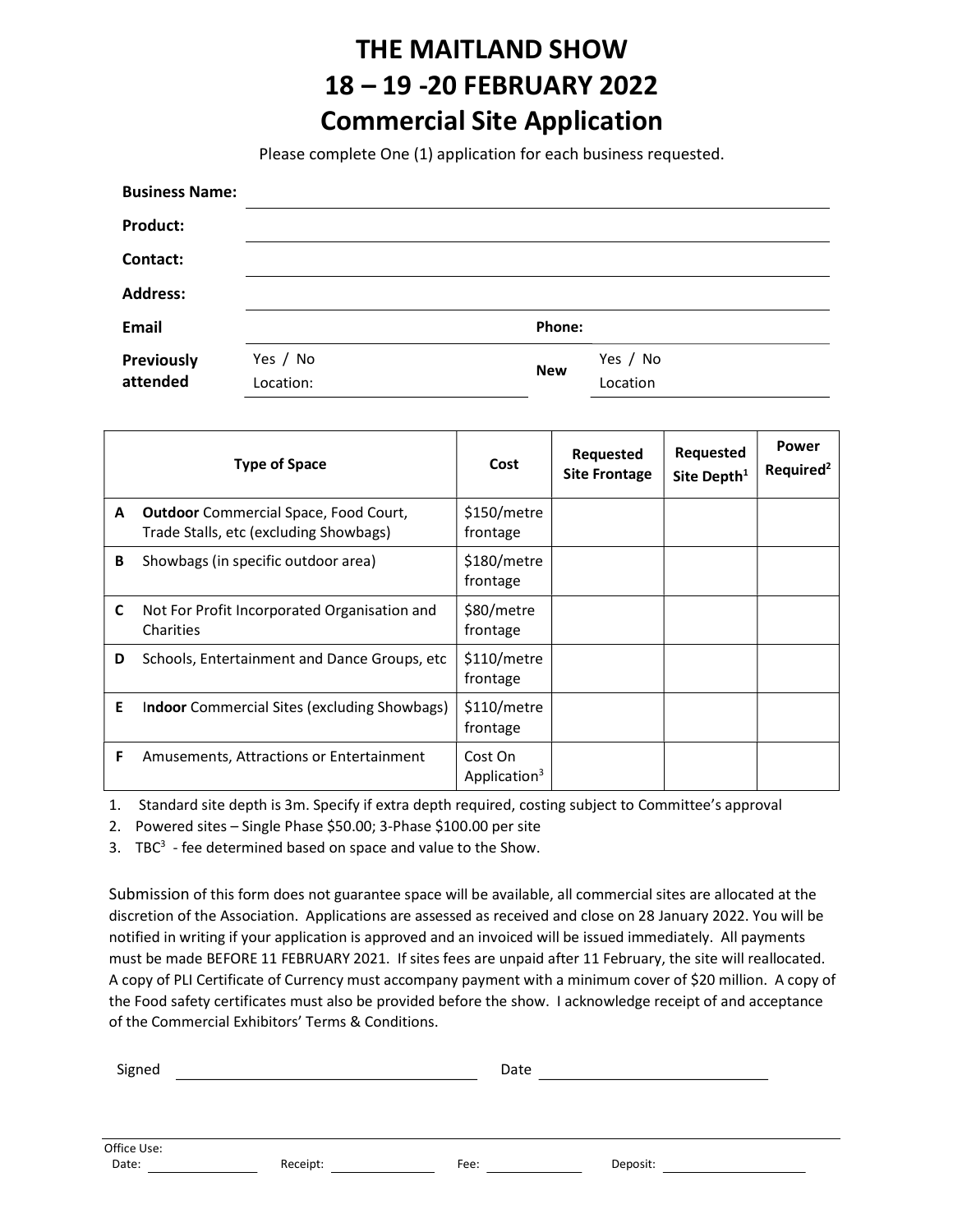## Commercial Exhibitors' Site Terms and Conditions

- 1. The full fee must be paid to the Association no later than 1 February 2021. If the fee is not received on time the Exhibitor forfeits the right to the allocated space. If the space is cancelled within 14 days of the Show, a \$100 admin fee will be held and if the space is cancelled within 7 days before the show there will be no refund of any fee paid.
- 2. The Exhibitor must have a current Public Risk Insurance Policy extended to include the Exhibitor's liability, for not less than \$20 million coverage. The Exhibitor must provide Certificate of Currency to the Association.
- 3. All registrations and licences required by law must be current and available for display.
- 4. WHS is the responsibility of the Exhibitor.
- 5. The Exhibitor will have access to the allocated space on the 18th February 2021. The Exhibitor shall complete all work to be done in connection with the erection, preparation and presentation of the exhibit hereby authorised before 9.00 am on 19 February 2021.
- 6. Displays, stalls or fixtures must not be dismantled, or goods and materials removed before 5.00pm 21st February. All goods and materials are to be removed and the area completely vacated not later than 22 February 2021. All rubbish and waste must be removed from the grounds for the duration of the show unless you have paid the waste removal fee.
- 7. Every commercial exhibit must be open to the public during the normal operating hours of the Show or at such times as approved by the Show Manager.
- 8. Trade vehicles, vehicles conveying supplies and vehicles owned or used by commercial exhibitors are not permitted to remain in the show operation area during the show hours. All vehicles must be in the designated parking area before 8.30am each morning.
- 9. The allocated area is to be used only and solely for the purpose specified. No sub-letting will be permitted without the written permission of the Association.
- 10. Any damage to the Showground infrastructure or facilities caused by a Commercial Exhibitor, their employees or contractors must be notified to the Showground office immediately and compensation or the cost of the damage will be paid for by the Commercial Exhibitor.
- 11. No selling, canvassing, hawking or distribution of printed or other matter will be permitted outside the allocated area. The display of advertising signs of any description is restricted to the area occupied by the Commercial Exhibitor.
- 12. Application for permission to erect signs attached to the Association's buildings or fixtures must be made in writing to the Show Manager not less than 1 week before the Show.
- 13. Under no circumstances may an Commercial Exhibitor excavate, dig or place pegs in their area without first obtaining authority from the Showground Manager.
- 14. All electrical equipment is to be declared on the application form. Electrical appliances must have current testing tags and be attached as required by law. Unauthorised equipment not declared or incorrectly wired will be disconnected. Repeat offences will result in the Commercial Exhibitor being shut down or removed from the Show.
- 15. It is recommended that each Commercial Exhibitor has available for use on each site at least one chemical fire extinguisher of an approved type.
- 16. The Association shall not be held liable for loss of or damage to the Exhibitor's property whilst on the Showground.
- 17. The disposal of knives or cutting instruments, by sale, exchange, free distribution, or in sample bags, is prohibited during the Annual Show.
- 18. The Association shall have power to stop any undue noise created by the Commercial Exhibitor and/or their employees.
- 19. Any disputes arising between Commercial Exhibitors must be referred to the Showground Manager or designated contact person immediately.